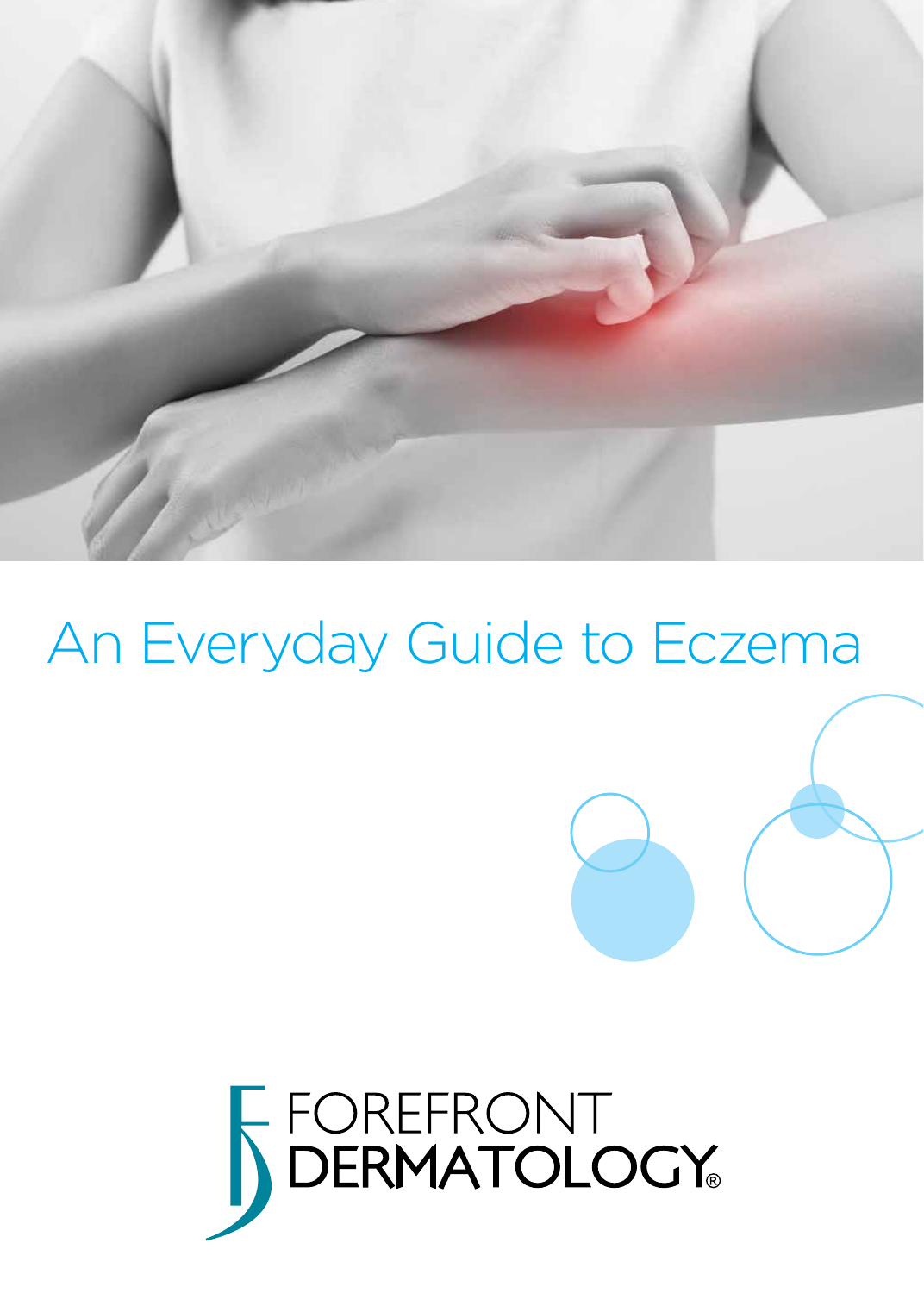

# **What** is eczema?

Eczema is a common, non-contagious, dry skin condition which can lead to dry, scaly skin with some redness and itching, though in more severe cases the skin can crack, bleed, and/or crust. There are many different forms of eczema, or dermatitis. **Atopic dermatitis**, the most common form of eczema, is the classic scaly patches that usually begin in childhood and affect the inner arms and backs of the knees. **Irritant or allergic contact dermatitis** is a reaction to a topical product applied to the skin. **Nummular eczema** is coin-shaped scaly patches occurring usually on the lower extremities. The itching and soreness from severe eczema can significantly impact one's quality of life, often leading to sleepless nights, moodiness, and low self-esteem, leaving sufferers in desperate need of eczema relief.

# **What** causes eczema?

It has long been thought that a combination of **genetics** along with **environmental triggers** has played a role in causing eczema. Eczema patients' skin is unable to properly retain moisture, which may be caused by a deficiency in naturally occurring moisturizing factors found in normal skin. Eczema patients suffer from **dysfunctional skin barrier function** which can cause dry, crusty, scaly skin with itching as a common symptom. **An emerging concept is taking into consideration the idea of the microbiome and promoting healthy bacteria already present on the skin.** Topical products, which foster the growth of healthy bacteria present on the skin ("prebiotic" topicals), can potentially shift the balance in favor of wellness (healthy skin) versus disease (atopic skin).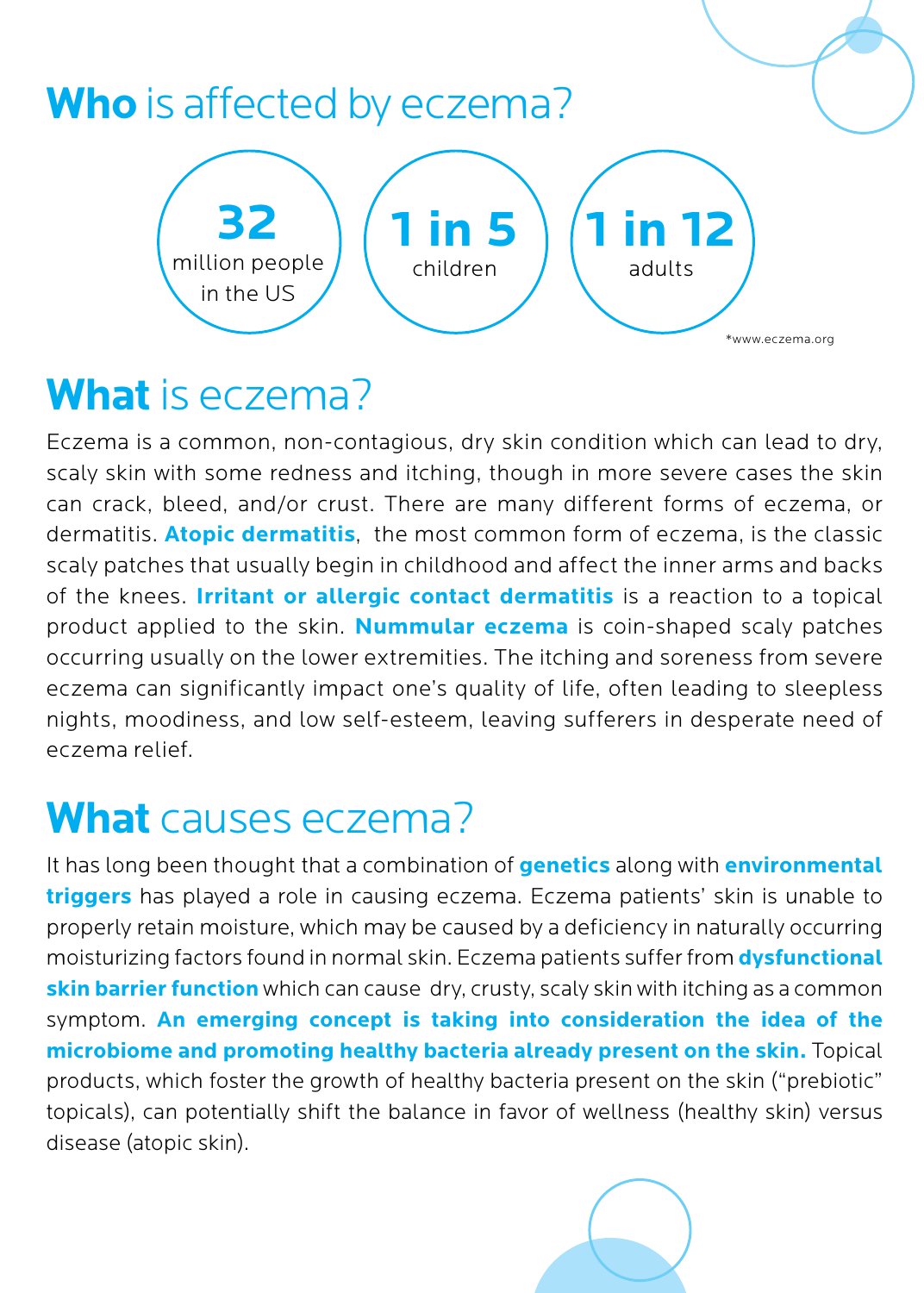# Common Eczema Symptoms<br>• Dry, sensitive skin

- 
- Red, inflamed skin
- Dark colored patches
- Itchy rash difficult to detect in infants, but sleeping disorders are an indication
- Rough, scaly and thickened skin
- Oozing eczema patches
- Scabs form on the patches

# Most Common Triggers

#### **Irritating products:**

- Fragrances, soaps, laundry detergents
- Home cleaning products
- Irritating clothing: wool, synthetic fabrics, etc

#### **Environmental factors:**

- Dust, dust mites, and pollens, which are naturally present in the air
- Tobacco and pollution
- Changes in temperature
- Heat & sweat
- Very dry air

#### **Lifestyle factors:**

- Pets
- Emotional stress
- Food allergies
- Teething
- Changes in hormone levels







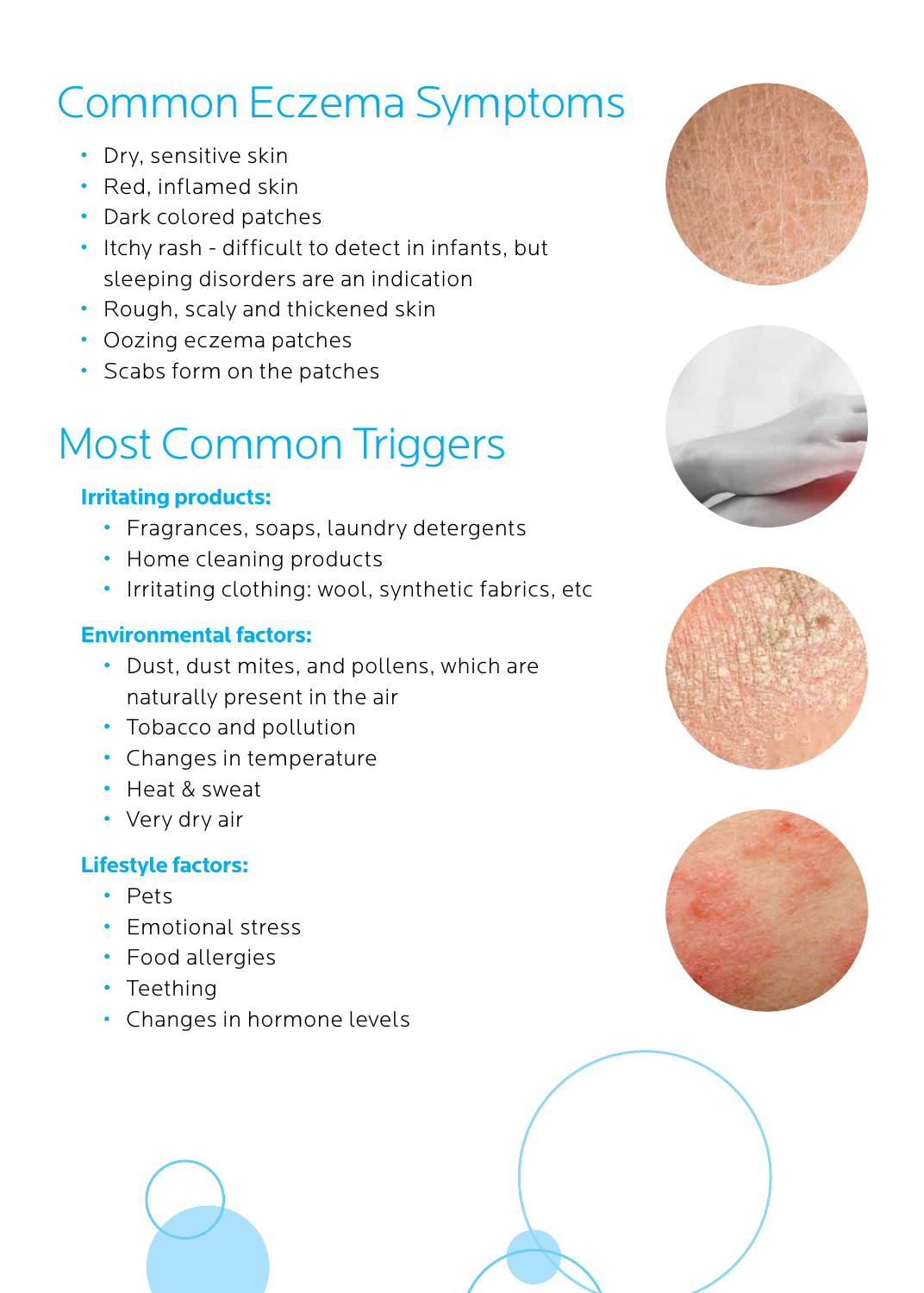

# How to Treat Eczema

**Focus on Barrier Repair:** Use mild cleansers without fragrance or harsh additives, and avoid bubble baths. Use daily moisturizers that contain **ceramides** which can help restore the barrier, humectants such as **hyaluronic acid** which can help attract water and hydrating ingredients such as **dimethicone**, **glycerin** and **shea butter.** A great way to tell which moisturizers and cleansers are appropriate is to check the National Eczema Association website for a list of qualified products. For more severe cases, a dermatologist will often prescribe a steroid cream.

**Treat the Itch:** It is important to prevent and treat itching in order to avoid disrupting the skin barrier further and prevent infections from occurring. Treating the itch intimately involves working on barrier repair by using good moisturizers and gentle cleansers. Look for soothing ingredients in your skin care products. Often, when a patient improves the barrier function of their skin, the itching resolves. For more severe cases a dermatologist can also write a prescription.

**Avoid Triggers:** Whenever trying a new product, apply it to your inner arm or lateral neck for a few days and see if there is any reaction before applying it all over the face or body. Most eczema patients also have concurrent allergic or irritant contact dermatitis (reactions on the skin when using certain fragrances or products). Avoidance of the offending products is important to keep the itching and eczema under control. Dress in loose cotton clothing and avoid wool and other irritating fabrics. Try not to let your child with eczema sleep in your bed at night to prevent sweating.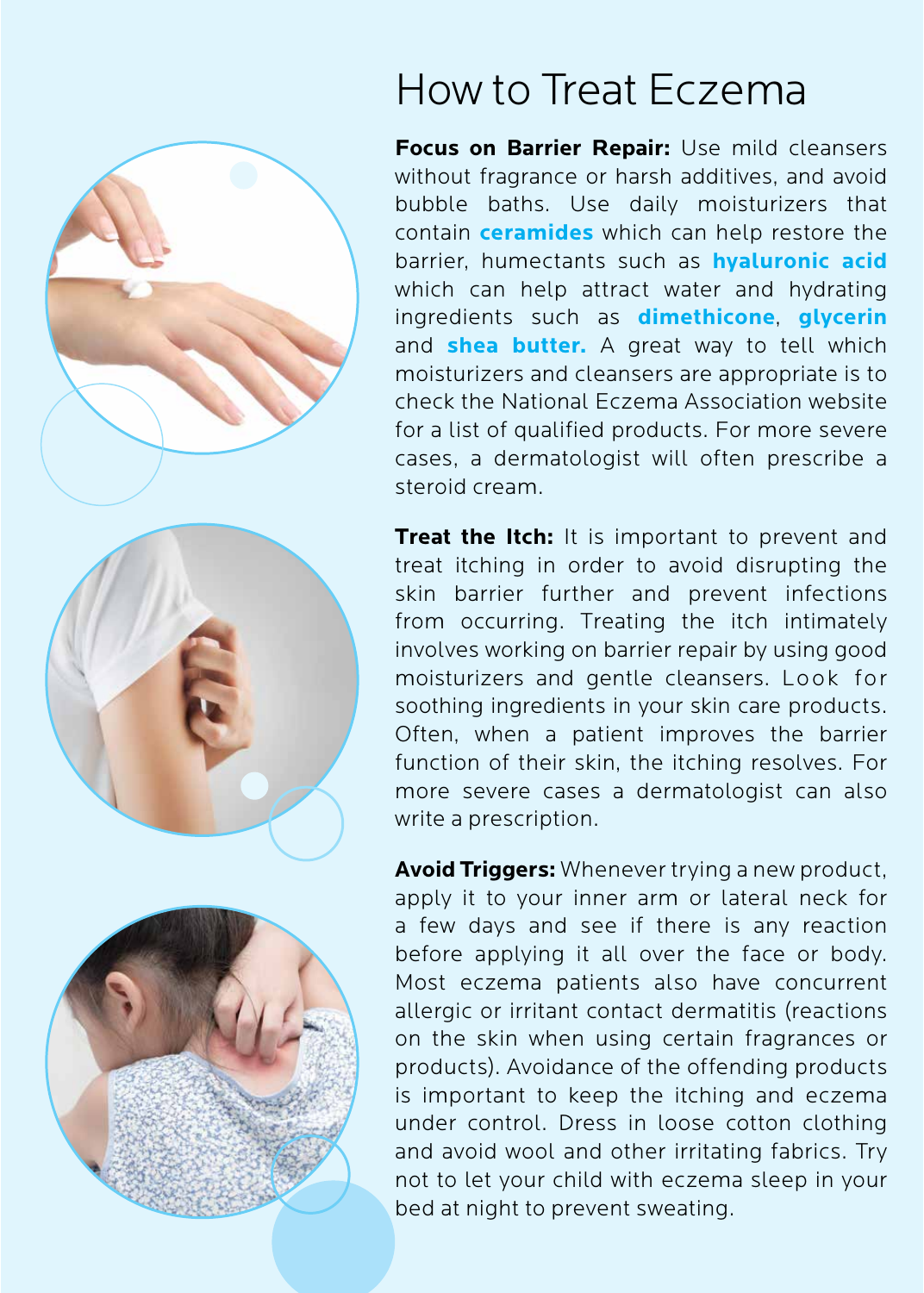



- Will my child ever get rid of eczema? Most children do 'grow out' of atopic dermatitis or eczema by adulthood. Meaning, the disease dissipates over time. However, for some patients it persists into adulthood. For that reason, hydrating the skin with good barrier repair creams and emollients, possibly for a lifetime, is a good habit to start now.
- 2 How does eczema get infected? Typically the intense scratching of itchy eczema patches leads to Staph infection. Staph can be under the fingernails and can seed a wound if the patient has been scratching. Research has also shown that many eczema patients are simply colonized with Staph bacteria. When the eczema flares, the Staph bacteria also increase leading to worsening of symptoms.
- 3) What is the difference between eczema and atopic dermatitis? Atopic dermatitis is the most common type of eczema. It is chronic and inflammatory, usually caused by the immune systems response to an allergen or irritant inside or outside of the body.
- 4) How do I avoid Staph infection? Keep nails trimmed short and avoid scratching the itchy areas. Wash hands frequently. Use mild cleansers on the eczema patches and keep the skin barrier as hydrated as possible.
- 5) Is this the same as psoriasis? No. Eczema is a completely separate diagnosis and not related to psoriasis. They are not synonymous and are actually thought to be two different immune system pathways leading to each respective state. Having eczema does NOT mean you will get psoriasis.

# Tips for Managing Dry Skin & Eczema:

- Bathe or shower in **lukewarm** (not hot) water for no longer than 5 to 10 minutes
	- 2 Use a **gentle**, soap-free and fragrance-free cleanser
		- Dry skin by dabbing with a towel instead of rubbing
		- Keep your nails trimmed to avoid further disrupting skin if scratching
	- 5 Help prevent dry skin by hydrating with a moisturizer at least **twice a day**

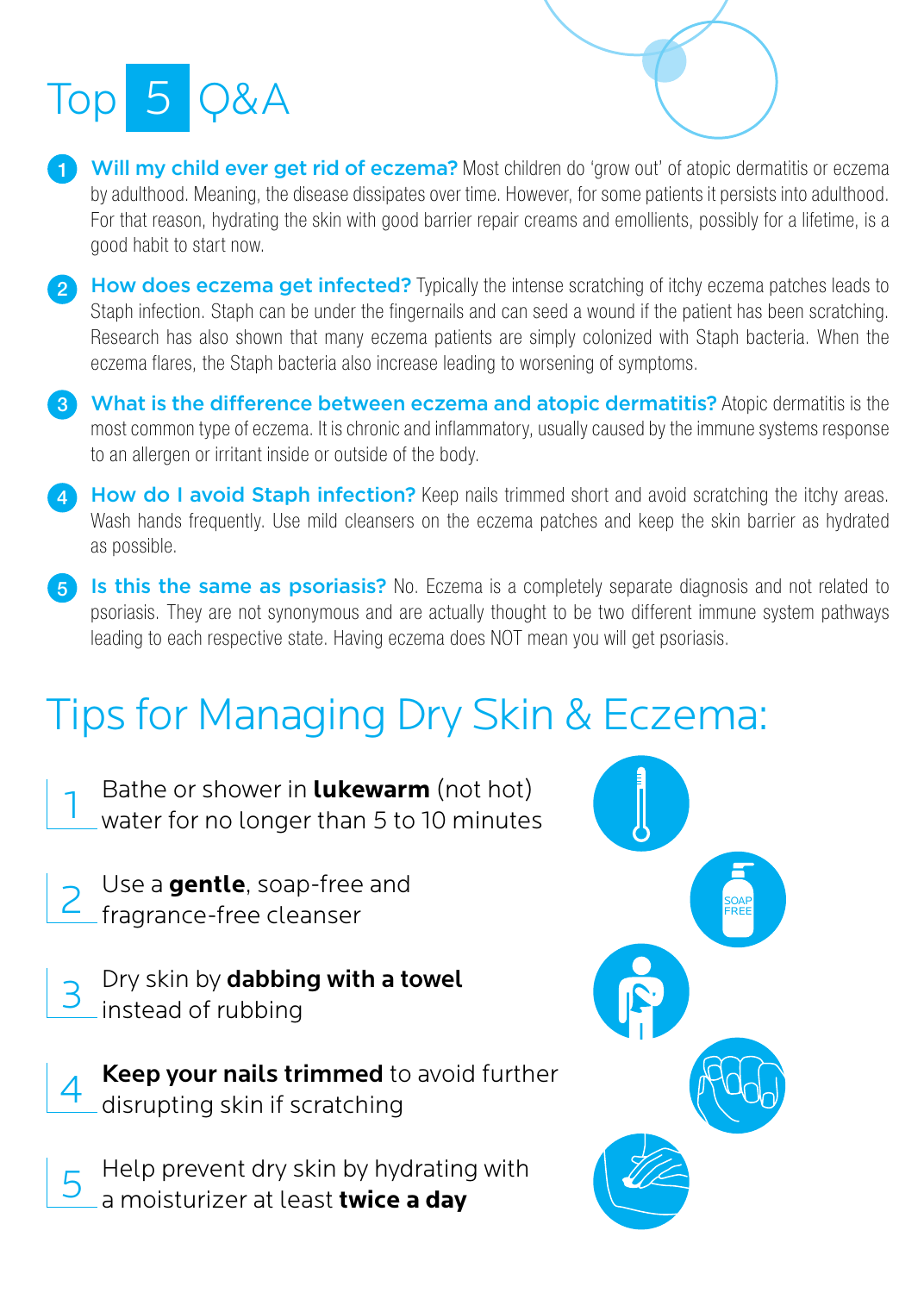## Eczema/Dry Skin Skincare Patient Instructions

## **Step One: Gentle Cleanser**

Wet skin with lukewarm water and wash the affected areas with a gentle cleanser such as:

> **CeraVe** Hydrating Body Wash **CeraVe** Hydrating Facial Cleanser **La Roche-Posay** Toleriane Hydrating Gentle Cleanser

## **Step Two: Prescription Treatment**

Apply the treatment recommended by your doctor as directed: ( \_\_\_\_\_\_\_\_\_\_\_\_\_\_\_\_\_\_\_\_\_\_\_\_\_\_\_\_\_\_\_\_\_\_\_\_\_\_\_\_\_ )

## **Step Three: Moisturizer**

Paying close attention to the affected areas, gently apply a moisturizer such as:

> **CeraVe** Moisturizing Cream/Lotion **CeraVe** Itch Relief Moisturizing Cream/Lotion **La Roche-Posay** Lipikar Balm AP+ **La Roche-Posay** Lipikar Lotion **La Roche-Posay** Lipikar Eczema Cream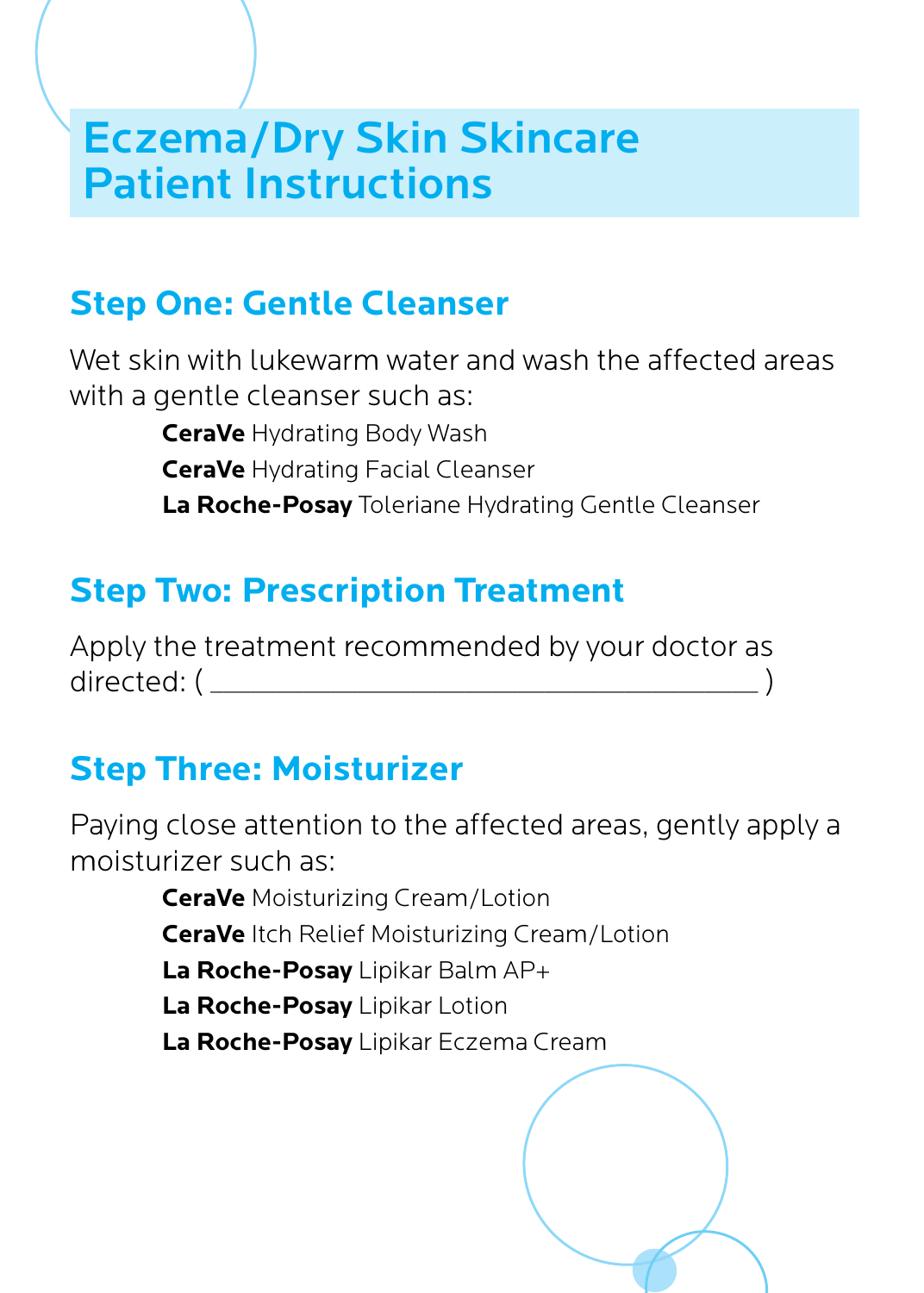

# Solutions for Eczema & Dry Skin



## **Moisturizing Cream**

Formulated with 3 essential ceramides to help restore the protective skin barrier and retain moisture

12.0 FL. OZ. - **SRP \$14.99**

## **Moisturizing Lotion**

Formulated with 3 essential ceramides to help restore the protective skin barrier and retain moisture

12.0 FL.OZ. - **SRP \$12.00**



### **Itch Relief Moisturizing Lotion & Cream**

Clinically tested, fast-acting itch-relief cream for normal, oily, dry and extra dry skin

8.0 FL.OZ. - **SRP \$15.99** 12.0 FL.OZ. - **SRP \$21.99 Available in the first aid aisle**

## **Learn more at: www.cerave.com/skin-concerns-101**